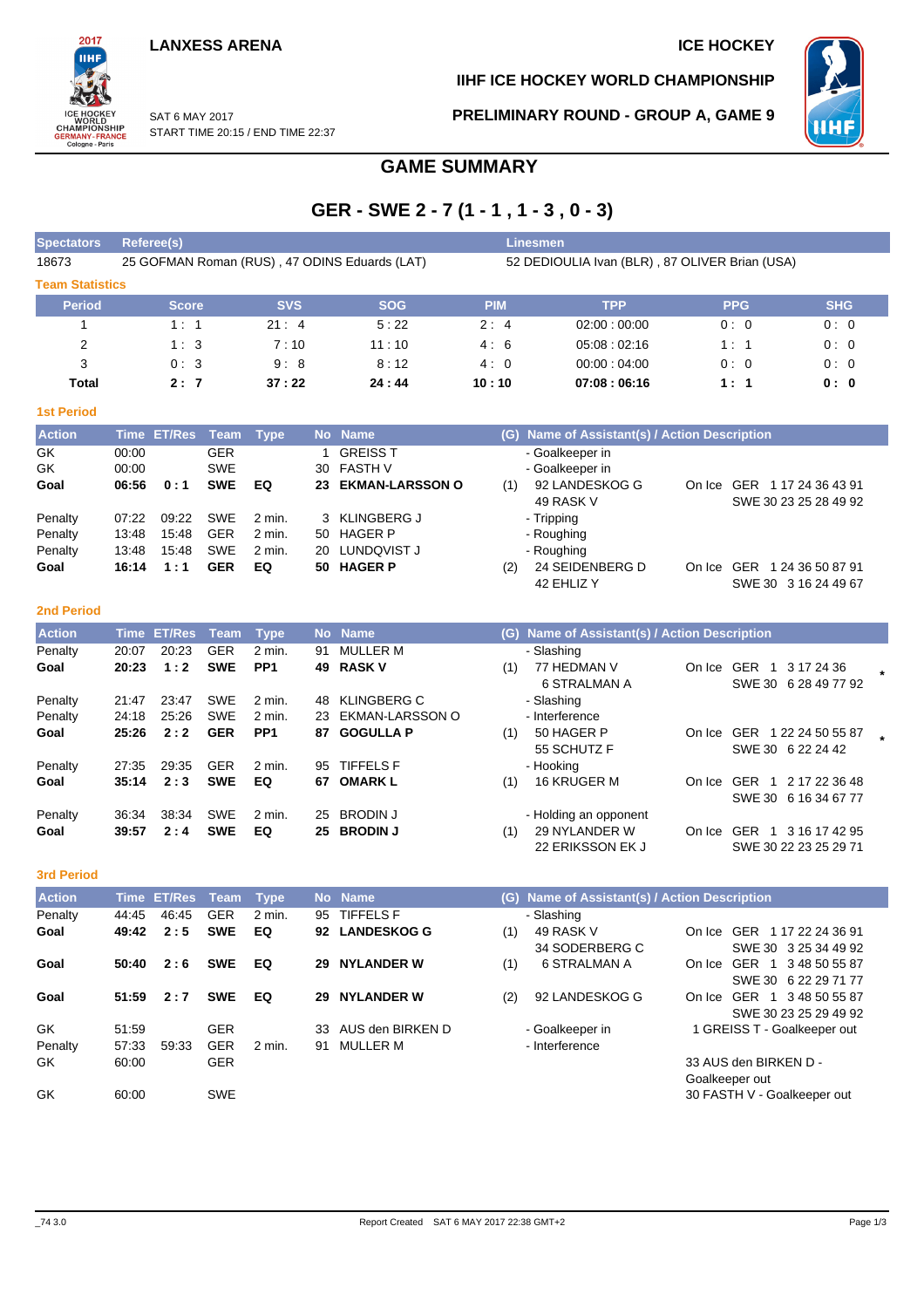



SAT 6 MAY 2017 START TIME 20:15 / END TIME 22:37

## **IIHF ICE HOCKEY WORLD CHAMPIONSHIP**

инf

**PRELIMINARY ROUND - GROUP A, GAME 9**

### **Goalkeeper Records**

#### **Team : GER - Germany <b>Team** : SWE - Sweden **Team** : SWE

|  |  |  |  | Team : SWE - Sweden |
|--|--|--|--|---------------------|
|--|--|--|--|---------------------|

| No Name                 | <b>SOG</b> | <b>SVS</b> | <b>MIP</b> | No Name         | <b>SOG</b> | <b>SVS</b> | <b>MIP</b> |
|-------------------------|------------|------------|------------|-----------------|------------|------------|------------|
| <b>GREISS Thomas</b>    | 39         |            | 32 51:59   | 30 FASTH Viktor | 24         | 22         | 60:00      |
| 33 AUS den BIRKEN Danny |            | 5          | 08:01      | 31 LACK Eddie   |            |            |            |

#### **Game Statistics**

|              | Team: GER (white)              |              |             |                |          |                |    |                   |             |          |                |                      |         |       |      |                |      |             |            |            |            |
|--------------|--------------------------------|--------------|-------------|----------------|----------|----------------|----|-------------------|-------------|----------|----------------|----------------------|---------|-------|------|----------------|------|-------------|------------|------------|------------|
|              | <b>Head Coach: STURM Marco</b> |              |             |                |          |                |    |                   |             |          |                | <b>Shots on Goal</b> |         |       |      |                |      | Time on Ice |            |            |            |
| No Pos Name  |                                | G.           | Α           | P              |          |                |    | PIM FO+ FO- FO+/- | FO%         |          | $\overline{2}$ |                      | 3 OT TS | $+/-$ |      | $\overline{2}$ | 3    | <b>OT</b>   | <b>TOT</b> | <b>SHF</b> | <b>AVG</b> |
| 3D           | <b>KRUEGER Justin</b>          | $\Omega$     | $\Omega$    | $\Omega$       | 0        | 0              | 0  | 0                 | 0.00        | 0        | $\Omega$       | 1                    | 1       | $-3$  | 5:17 | $6:05$ $8:01$  |      |             | 19:23      | 22         | 0:52       |
| 16 D         | ABELTSHAUSER Konrad            | 0            | $\mathbf 0$ | $\mathbf 0$    | 0        | 0              | 0  | 0                 | 0.00        | 1        | 2              | $\overline{1}$       | 4       | -1    |      | 5:35 5:49 6:24 |      |             | 17:48      | 20         | 0:53       |
| 37 F         | <b>REIMER Patrick</b>          | 0            | $\Omega$    | $\mathbf 0$    | $\Omega$ | 0              | 0  | $\Omega$          | 0.00        | 0        | 1              |                      | 2       | 0     |      | 3:15 5:11 5:22 |      |             | 13:48      | 18         | 0:46       |
| 42 F         | <b>EHLIZ Yasin</b>             | 0            | 1           | 1              | 0        | 0              | 0  | $\Omega$          | 0.00        | 0        | $\Omega$       | -1                   | 1       | -1    |      | 4:22 3:10 6:00 |      |             | 13:32      | 17         | 0:47       |
| 95 F         | <b>TIFFELS Frederik</b>        | 0            | 0           | 0              | 4        | 3              | 12 | $-9$              | 20.00       | 0        | $\Omega$       | $\Omega$             | 0       | -1    |      | 3:28 4:41 5:35 |      |             | 13:44      | 19         | 0:43       |
| 8 F          | <b>RIEDER Tobias</b>           | 0            | 0           | 0              | 0        | 1              | 0  |                   | 1 100.00    | 0        |                | 0                    | 1       | 0     |      | 6:02 5:07 4:30 |      |             | 15:39      | 19         | 0:49       |
| 12 F         | <b>MACEK Brooks</b>            | 0            | 0           | $\mathbf 0$    | 0        | 0              | 0  | 0                 | 0.00        | 2        | 1              | $\Omega$             | 3       | 0     |      | 4:04 5:21      | 4:11 |             | 13:36      | 16         | 0:51       |
| 24 D         | SEIDENBERG Dennis +C           | 0            | 1           | 1              | 0        | 0              | 0  | $\mathbf 0$       | 0.00        | 1        | $\overline{2}$ | $\Omega$             | 3       | -1    |      | 8:10 8:50 6:57 |      |             | 23:57      | 29         | 0:49       |
| 72 F         | <b>KAHUN Dominik</b>           | 0            | 0           | 0              | 0        | 8              | 9  | $-1$              | 47.06       | 0        | 0              | 1                    | 1       | 0     |      | 4:56 5:17 3:49 |      |             | 14:02      | 21         | 0:40       |
| 91 D         | MULLER Moritz +A               | 0            | $\Omega$    | $\Omega$       | 4        | 0              | 0  | 0                 | 0.00        | $\Omega$ | $\Omega$       | 2                    | 2       | -1    |      | 7:17 4:41 5:53 |      |             | 17:51      | 24         | 0:44       |
| 2 D          | <b>REUL Denis</b>              | 0            | 0           | 0              | 0        | 0              | 0  | 0                 | 0.00        | 0        | 1              | 1                    | 2       | -1    |      | 4:59 3:26 5:37 |      |             | 14:02      | 19         | 0:44       |
| 48 D         | <b>HORDLER Frank</b>           | 0            | 0           | 0              | 0        | 0              | 0  | 0                 | 0.00        | 0        | 0              | $\Omega$             | 0       | $-3$  |      | 5:55 6:38 6:45 |      |             | 19:18      | 22         | 0:52       |
| 50 F         | HAGER Patrick (BP)             |              | -1          | $\overline{2}$ | 2        | 9              | 12 | $-3$              | 42.86       | 1        | $\Omega$       | $\Omega$             | 1       | -1    |      | 5:59 6:54 5:40 |      |             | 18:33      | 23         | 0:48       |
| 55 F         | <b>SCHUTZ Felix</b>            | 0            | 1           |                | 0        | 1              | 0  |                   | 1 100.00    | 0        | 1              | $\Omega$             |         | $-2$  |      | 4:30 5:40 3:23 |      |             | 13:33      | 16         | 0:50       |
| 87 F         | <b>GOGULLA Philip</b>          | 1            | $\mathbf 0$ | $\overline{ }$ | 0        | 0              | 0  | 0                 | 0.00        | 0        | 4              | $\Omega$             | 1       | $-1$  |      | 5:19 5:43 3:32 |      |             | 14:34      | 16         | 0:54       |
| 17 F         | KINK Marcus +A                 | 0            | $\Omega$    | 0              | 0        | 1              | 3  | $-2$              | 25.00       | 0        | 0              | 0                    | 0       | -4    |      | 3:36 3:53 4:42 |      |             | 12:11      | 18         | 0:40       |
| 22 F         | <b>PLACHTA Matthias</b>        | $\Omega$     | 0           | 0              | 0        | 0              | 0  | $\Omega$          | 0.00        | 0        | 1              | 0                    | 1       | $-2$  |      | 4:22 5:46 4:00 |      |             | 14:08      | 15         | 0:56       |
| 36 F         | <b>SEIDENBERG Yannic</b>       | 0            | 0           | 0              | 0        | $\overline{2}$ | 3  | $-1$              | 40.00       | 0        | 0              | $\Omega$             | 0       | $-2$  |      | 4:32 3:16 4:34 |      |             | 12:22      | 17         | 0:43       |
| 43 F         | <b>FAUSER Gerrit</b>           | 0            | $\Omega$    | $\mathbf 0$    | $\Omega$ | 3              | 2  | 1                 | 60.00       | 0        | 0              | $\Omega$             | 0       | -1    |      | 4:20 1:38 0:00 |      |             | 5:58       | 8          | 0:44       |
| 1 GK         | <b>GREISS Thomas</b>           | 0            | 0           | $\mathbf 0$    | 0        |                |    |                   |             | 0        | 0              | $\Omega$             | 0       |       |      |                |      |             |            |            |            |
| 33 GK        | AUS den BIRKEN Danny           | 0            | 0           | 0              | 0        |                |    |                   |             | 0        | 0              | 0                    | 0       |       |      |                |      |             |            |            |            |
| <b>Total</b> |                                | $\mathbf{2}$ | 4           | 6              | 10       | 28             | 41 |                   | $-13$ 40.58 | 5        | 11             | 8                    | 24      |       |      |                |      |             |            |            |            |
|              | Team: SWE (blue)               |              |             |                |          |                |    |                   |             |          |                |                      |         |       |      |                |      |             |            |            |            |

|              | Head Coach: GRONBORG Rikard<br><b>Shots on Goal</b><br>Time on Ice |                |                |          |             |          |          |                     |          |          |                |                |           |          |                     |                      |   |           |            |            |            |
|--------------|--------------------------------------------------------------------|----------------|----------------|----------|-------------|----------|----------|---------------------|----------|----------|----------------|----------------|-----------|----------|---------------------|----------------------|---|-----------|------------|------------|------------|
| No Pos Name  |                                                                    | G.             | A              | P.       |             |          |          | $PIM FO+ FO- FO+/-$ | FO%      |          | $\overline{2}$ |                | $3$ OT TS | $+/-$    |                     | $\overline{2}$       | 3 | <b>OT</b> | <b>TOT</b> | <b>SHF</b> | <b>AVG</b> |
| 6 D          | <b>STRALMAN Anton</b>                                              | 0              | 2              | 2        | $\Omega$    | 0        | 0        | 0                   | 0.00     |          | 0              | $\Omega$       |           | $+2$     | 6:56                | 7:22 5:53            |   |           | 20:11      | 36         | 0:33       |
| 28 F         | <b>LINDHOLM Elias</b>                                              | 0              | 0              | 0        | $\Omega$    | 5        | 3        | 2                   | 62.50    |          | $\Omega$       | 0              |           | $+1$     |                     | $6:02$ $0:23$ $0:00$ |   |           | 6:25       | 12         | 0:32       |
| 49 F         | RASK Victor (BP)                                                   |                | 2              | 3        | $\Omega$    | 8        |          |                     | 53.33    | 1        | 3              | $\overline{2}$ | 6         | $+2$     | 5:34 6:17 6:45      |                      |   |           | 18:36      | 27         | 0:41       |
| 77 D         | HEDMAN Victor +A                                                   | 0              | 1              | 1        | $\Omega$    | 0        | $\Omega$ | $\Omega$            | 0.00     | 0        | 2              | 1              | 3         | $+2$     | 6:58 7:32 6:24      |                      |   |           | 20:54      | 33         | 0:38       |
| 92 F         | LANDESKOG Gabriel +A                                               | 1              | $\overline{2}$ | 3        | 0           | 0        |          | -1                  | 0.00     | 1        | 0              | 2              | 3         | $+3$     | 4:52 5:18 5:45      |                      |   |           | 15:55      | 22         | 0:43       |
| 16 F         | <b>KRUGER Marcus</b>                                               | 0              | 1              | 1        | 0           |          | 5        | -4                  | 16.67    | 0        | 0              | 0              | 0         | 0        | 4:46 3:34 3:24      |                      |   |           | 11:44      | 20         | 0:35       |
| 23 D         | <b>EKMAN-LARSSON Oliver</b>                                        |                | $\Omega$       | 1        | 2           | 0        | 0        | 0                   | 0.00     | 2        | $\Omega$       | 1              | 3         | $+3$     |                     | 7:53 6:22 7:14       |   |           | 21:29      | 35         | 0:36       |
| 25 D         | <b>BRODIN Jonas</b>                                                |                | $\Omega$       |          | 2           | 0        | $\Omega$ | 0                   | 0.00     | 4        | 1              | $\Omega$       | 5         | $+4$     |                     | 7:29 6:37 6:10       |   |           | 20:16      | 31         | 0:39       |
| 34 F         | SODERBERG Carl                                                     | 0              | 1              | 1        | $\Omega$    | 4        | 3        |                     | 57.14    | 3        | 0              | 0              | 3         |          | $+2$ 5:14 6:07 9:04 |                      |   |           | 20:25      | 28         | 0:43       |
| 67 F         | <b>OMARK Linus</b>                                                 | 1              | $\Omega$       | 1        | $\Omega$    | $\Omega$ | $\Omega$ | 0                   | 0.00     | 2        | 1              | 1              | 4         | 0        |                     | 3:20 3:01 6:30       |   |           | 12:51      | 20         | 0:38       |
| 3 D          | KLINGBERG John                                                     | 0              | 0              | $\Omega$ | 2           | 0        | 0        | 0                   | 0.00     |          | 0              | 1              | 2         | 0        | 5:29 5:00 8:03      |                      |   |           | 18:32      | 32         | 0:34       |
| 22 F         | <b>ERIKSSON EK Joel</b>                                            | 0              | 1              | 1        | $\Omega$    | $\Omega$ | $\Omega$ | 0                   | 0.00     | $\Omega$ | $\Omega$       | $\Omega$       | 0         | $+2$     |                     | 5:08 5:23 3:54       |   |           | 14:25      | 26         | 0:33       |
| 24 D         | <b>EDLER Alexander</b>                                             | 0              | $\Omega$       | $\Omega$ | 0           | 0        | $\Omega$ | $\Omega$            | 0.00     | 0        |                | 0              |           | -1       | 4:59 7:07 5:54      |                      |   |           | 18:00      | 32         | 0:33       |
| 29 F         | NYLANDER William                                                   | $\overline{2}$ | 1              | 3        | $\mathbf 0$ | 0        | 4        | -4                  | 0.00     | 0        | 1              | 2              | 3         | $+3$     | 5:41 5:47 8:19      |                      |   |           | 19:47      | 28         | 0:42       |
| 71 F         | <b>KARLSSON William</b>                                            | 0              | $\Omega$       | 0        | 0           | 6        | 4        | 2                   | 60.00    | 4        |                | 0              | 5.        | $+2$     |                     | 6:43 6:31 4:16       |   |           | 17:30      | 27         | 0:38       |
| 20 F         | LUNDQVIST Joel +C                                                  | 0              | 0              | $\Omega$ | 2           | 17       |          | 16                  | 94.44    | 0        | 0              | $\Omega$       | 0         | $\Omega$ | 2:56 4:27 3:17      |                      |   |           | 10:40      | 23         | 0:27       |
| 42 F         | NORDSTROM Joakim                                                   | 0              | $\Omega$       | $\Omega$ | $\Omega$    | 0        | 0        | $\Omega$            | 0.00     | 1        | 0              | $\Omega$       |           | 0        |                     | 2:44 2:47 2:38       |   |           | 8:09       | 19         | 0:25       |
| 48 F         | <b>KLINGBERG Carl</b>                                              | 0              | 0              | $\Omega$ | 2           | $\Omega$ | $\Omega$ | 0                   | 0.00     |          | 0              | 2              | 3         | 0        |                     | 1:58 4:49 5:43       |   |           | 12:30      | 23         | 0:32       |
| 30 GK        | <b>FASTH Viktor</b>                                                | 0              | 0              | 0        | 0           |          |          |                     |          | 0        | $\Omega$       | $\Omega$       | 0         |          |                     |                      |   |           |            |            |            |
| 31 GK        | <b>LACK Eddie</b>                                                  | 0              | 0              | 0        | $\mathbf 0$ |          |          |                     |          | 0        | 0              | $\Omega$       | 0         |          |                     |                      |   |           |            |            |            |
| <b>Total</b> |                                                                    |                | 7 11           | 18       | 10          | 41       | 28       |                     | 13 59.42 |          | 22 10 12       |                | 44        |          |                     |                      |   |           |            |            |            |